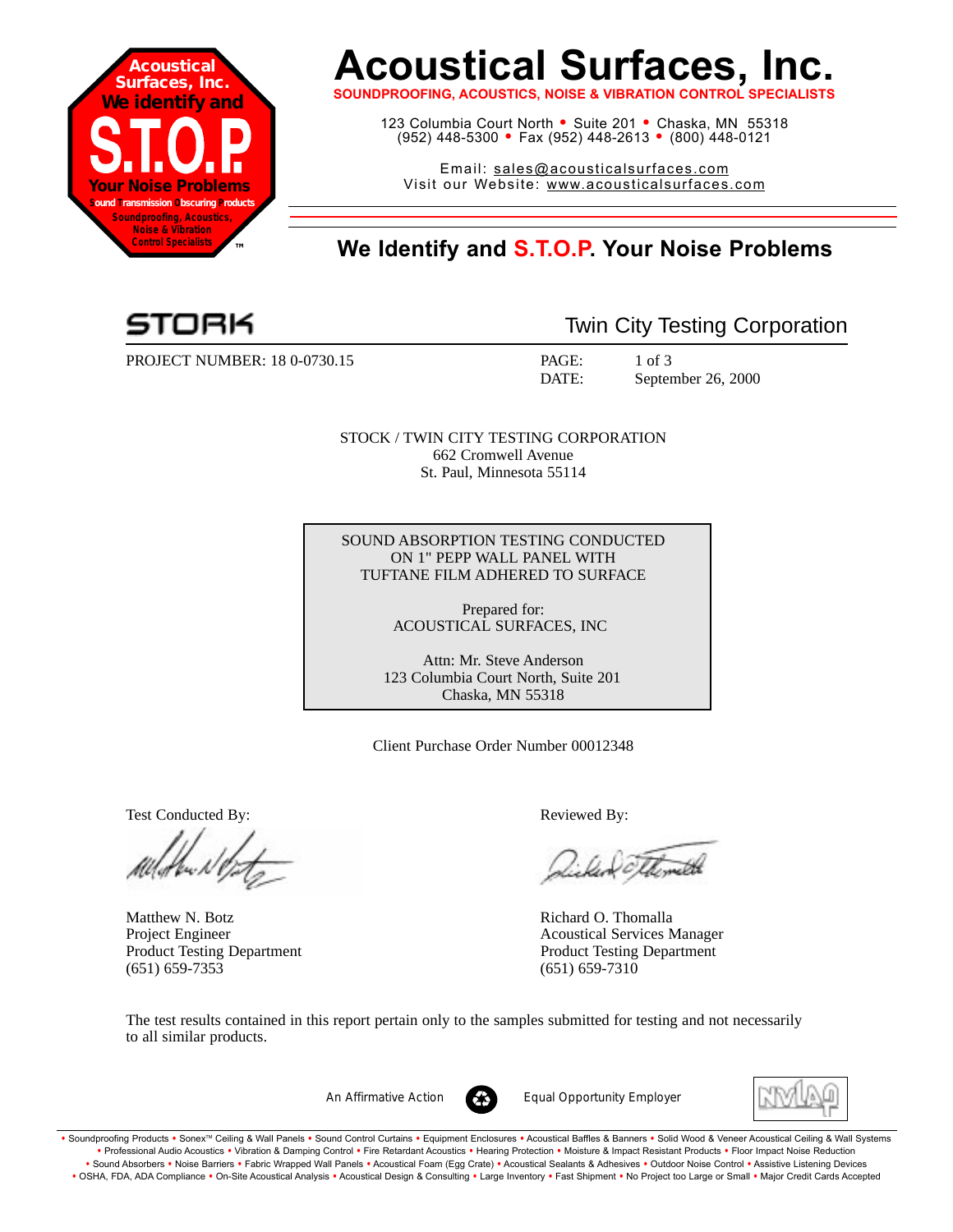

# **Acoustical Surfaces, Inc.**

**SOUNDPROOFING, ACOUSTICS, NOISE & VIBRATION CONTROL SPECIALISTS**

123 Columbia Court North · Suite 201 · Chaska, MN 55318 (952) 448-5300 <sup>=</sup> Fax (952) 448-2613 <sup>=</sup> (800) 448-0121

Email: sales@acousticalsurfaces.com Visit our Website: www.acousticalsurfaces.com

## **™ We Identify and S.T.O.P. Your Noise Problems**

**PROJECT NUMBER:** 18 0-0730.15 **PAGE:** 2 of 3

**DATE:** September 26, 2000

### **SOUND ABSORPTION - ASTM C423-99a**

### **INTRODUCTION:**

This report presents the results of Sound Absorption testing conducted on a 1" thick PEPP wall panel with Tuftane film submitted by Acoustical Surfaces. This work was requested by Mr. Mike Nixon on September 6, 2000 with the testing conducted on September 13, 2000.

This report must not be reproduced except in its entirety with the approval of Stork / Twin City Testing Corporation. The data in this report relates only to the item tested.

Stork / Twin City Testing Corporation has been accredited by the U.S. Department of Commerce and the National Institute of Standards and Technology (NIST, formerly NBS) under their National Voluntary Laboratory Accreditation Program (NVLAP) for conducting this test procedure. This report may not be used to claim product endorsement by NVLAP or any agency of the U.S. Government.

### **TEST RESULTS SUMMARY:**

The Noise Reduction Coefficient (NRC) value of the tested specimen was **0.35** with film side pointed down (away from sound). A detailed data sheet is provided below under "TEST RESULTS".

#### **TEST PROCEDURE:**

**TEST EQUIPMENT:**

ASTM: C423-99a, "Sound Absorption and Sound Absorption Coefficients by the Reverberation Room Method" was followed in every respect. Eight- 2' x 4' panels were joined together to make one extended plane surface of 64 square feet which was then placed on the floor of the reverberation chamberwith the film side down. Further mounting and configuration details are provided under "TEST RESULTS" below.

Absorption coefficients are the fraction of diffuse incident sound absorbed by the specimen and are expressed in sabins per square foot. The NRC is the average of the absorption coefficients for 250, 500, 1000, and 2000 Hertz and is reported to the nearest integral of 0.05.

| <u>ILOI LUUIFMENI.</u><br><b>Manufacturer</b> | <b>Model</b>        | <b>Serial</b> # | <b>Description</b>              |
|-----------------------------------------------|---------------------|-----------------|---------------------------------|
| Norwegian Electronics                         | <b>NE830</b>        | 11511           | Real Time Spectrum Analyzer     |
| Brüel & Kjær                                  | 3923                | 815424          | <b>Rotating Microphone Boom</b> |
| Larson-Davis                                  | 2560                | 1032            | Pressure Condenser Microphone   |
| Compaq Computer                               | V <sub>20</sub> CIO | A942CZGZE580    | <b>Custom Designed Software</b> |

Information arid statements in this report are derived from material, information and/or specifications furnished by the client and exclude any expressed or implied warranties as to the fitness of the material tested or analyzed for any particular purpose or use. This report is the confidential property of our client and may not be used for advertising purposes.This report shall not be reproduced except in full, without written approval of this laboratory. The recording of false, fictitious or fraudulent statements or entries on this document

· Soundproofing Products · Sonex™ Ceiling & Wall Panels · Sound Control Curtains · Equipment Enclosures · Acoustical Baffles & Banners · Solid Wood & Veneer Acoustical Ceiling & Wall Systems **•** Professional Audio Acoustics **•** Vibration & Damping Control **•** Fire Retardant Acoustics **•** Hearing Protection **•** Moisture & Impact Resistant Products **•** Floor Impact Noise Reduction Sound Absorbers • Noise Barriers • Fabric Wrapped Wall Panels • Acoustical Foam (Egg Crate) • Acoustical Sealants & Adhesives • Outdoor Noise Control • Assistive Listening Devices . OSHA, FDA, ADA Compliance . On-Site Acoustical Analysis . Acoustical Design & Consulting . Large Inventory . Fast Shipment . No Project too Large or Small . Major Credit Cards Accepted